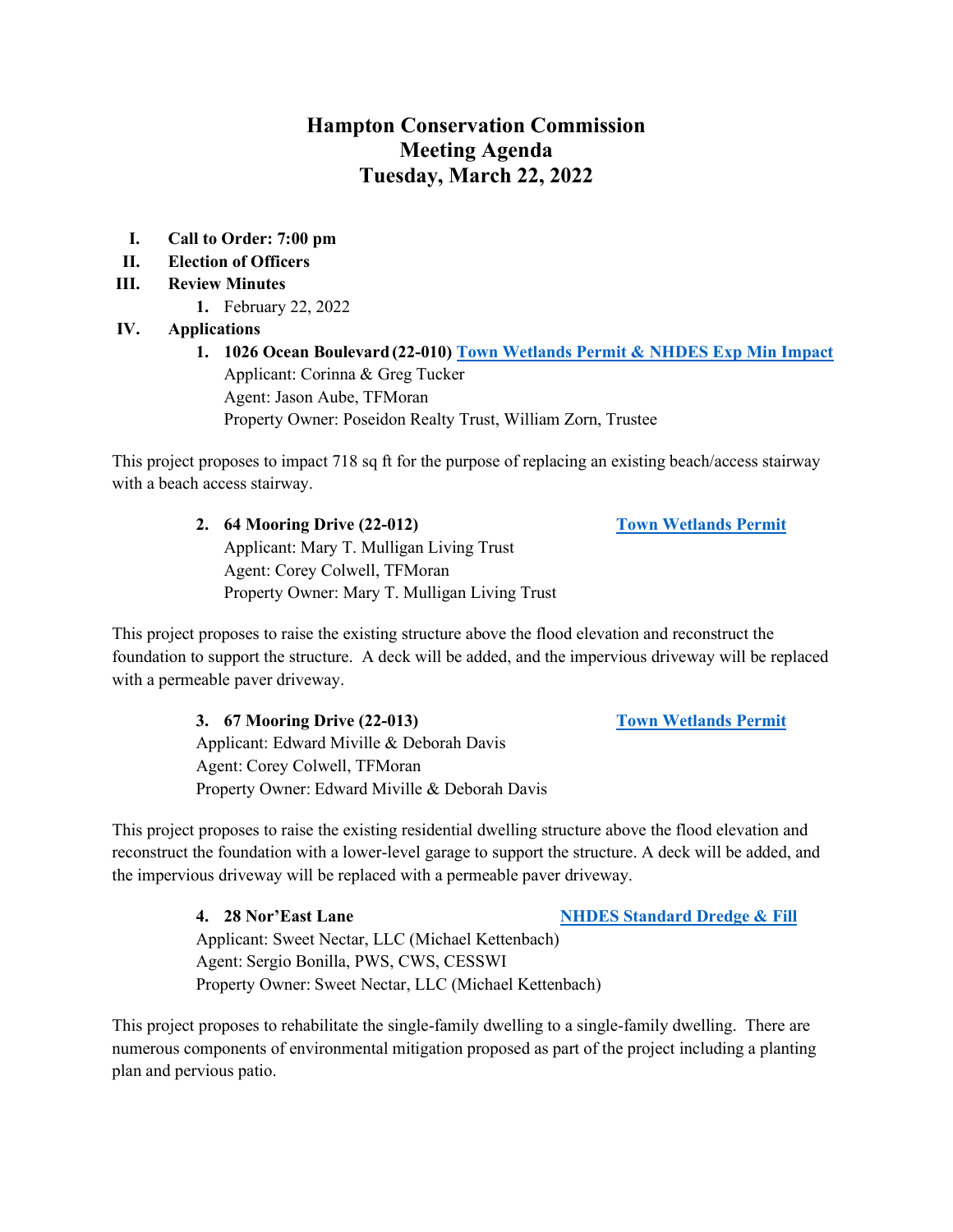Applicant: 95 Drakside Realty, LLC Agent: Jason Aube, TFMoran Property Owner: 95 Drakside Realty, LLC

This project proposes to permanently impact 2,039 sq ft of the Undeveloped Tidal Buffer Zone for the purposes of regarding and land clearing associated with the construction of a new residential dwelling and accessory structures within the Protected Shoreland and beyond the limits of the Tidal Buffer Zone.

### **V. Appointments**

**1.** Keith Lessard to review Batchelder Pond parking area repairs

#### **VI. New Business**

- **1.** [41:14a Proceedings Release of Town owed Deed Restrictions on Formerly Leased Land-](https://www.hamptonnh.gov/DocumentCenter/View/5159/843-4114a-2022)[843 Ocean Blvd](https://www.hamptonnh.gov/DocumentCenter/View/5159/843-4114a-2022)
- **2.** Annual Maintenance Review for all conservation properties
- **3.** CHAT Update
- **4.** Town Forest and Victory Garden Subcommittees

### **VII. Old Business**

- **1.** Barkley Property
- **2.** Standard Stipulations

### **VIII. Conservation Coordinator and Chair Update**

- **1.** Spring Newsletter
- **IX. Adjourn**